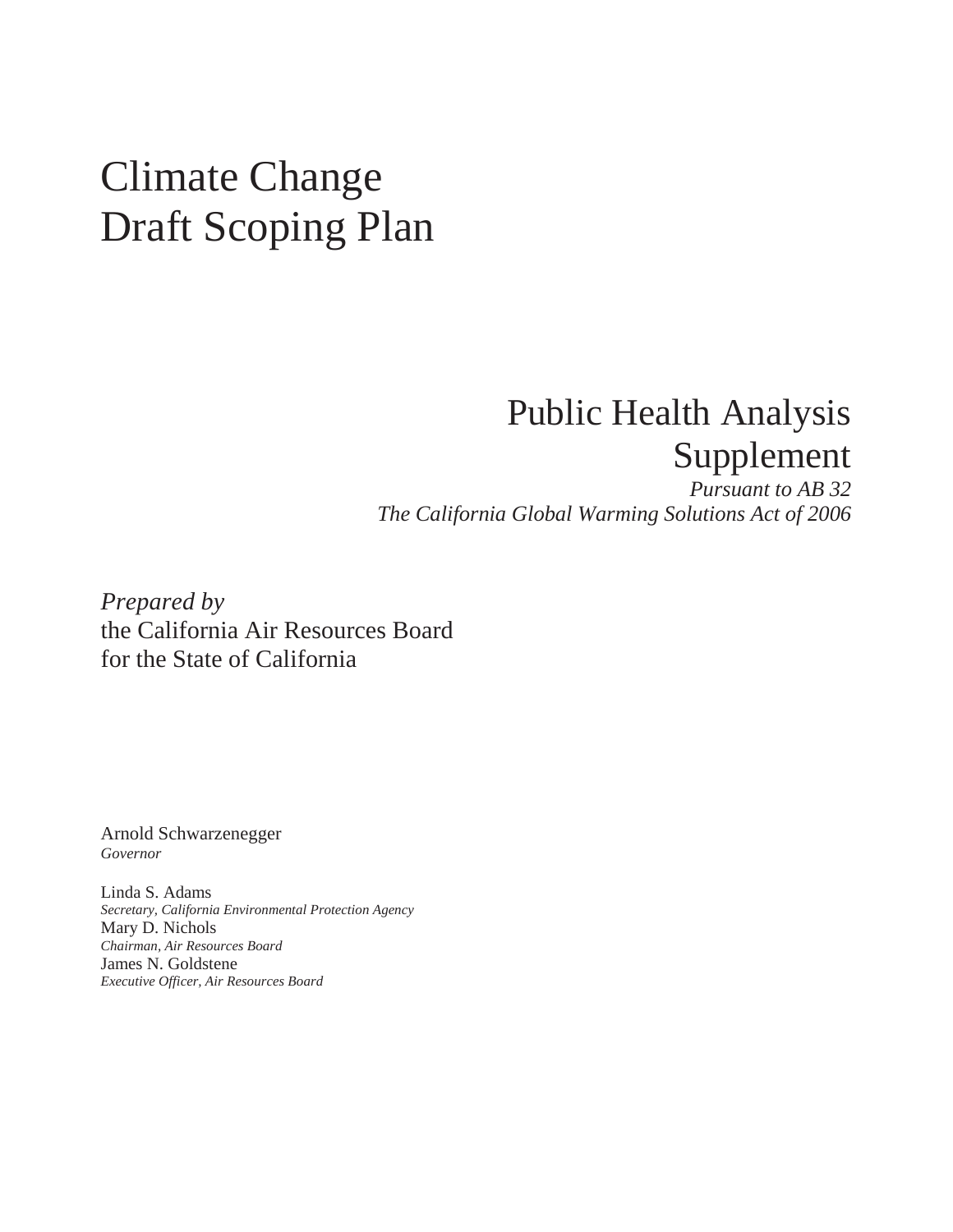## **Table of Contents**

#### Executive Summary

- Attachment A: Public Health and Environmental Benefits of Draft Scoping Plan Measures
- Attachment B: Regional Assessment of Public Health Benefits of Draft Scoping Plan: South Coast Air Basin
- Attachment C: Community Level Assessment of Public Health Benefits of Draft Scoping Plan: Wilmington Example
- Attachment D: Method Used to Quantify Health benefits of Draft Scoping Plan Co-Pollutant Emission Reductions: Quantification of the Health Impacts and Economic Valuation of Air Pollution from "Ports and Goods Movement in California from Proposed Emission Reduction Plan for Ports and Goods Movement In California" (March 2006)
- Attachment E: Overview of Regulatory Programs for Criteria and Toxic Air Pollutants in California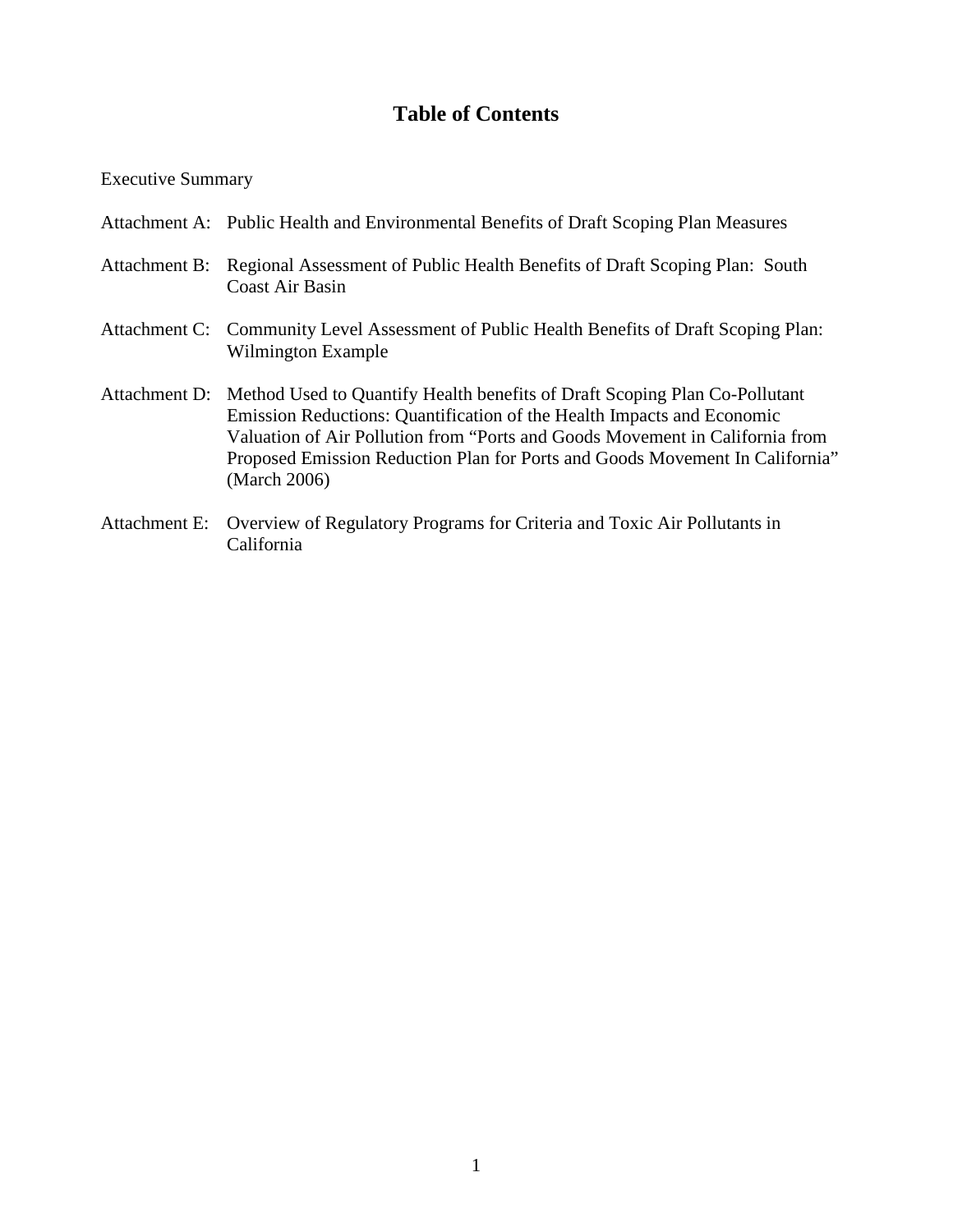#### **Executive Summary**

#### **Overview**

 AB 32 requires the California Air Resources Board (ARB) to evaluate the environmental and public health impacts of the Scoping Plan. This analysis is focused primarily on the quantification of public health benefits from air quality improvements that would result from implementation of the Draft Scoping Plan. Unlike traditional pollutants, and toxic emissions, global warming pollutants do not typically have localized impacts. At ambient levels, carbon dioxide (which makes up over 80 percent of global warming pollutants in California) has no direct environmental or public health consequences. Greenhouse gas pollutants emitted in another state or country have the same potential to damage our public health and the environment as do climate change pollutants emitted within California. Many of the measures aimed at reducing global warming pollutants also provide co-benefits to public health and California's natural resources.

 Analyses of the environmental and cumulative impacts of the Plan will be undertaken in the California Environmental Quality Act (CEQA) document for the Proposed Scoping Plan. As the Scoping Plan is implemented, and specific measures are developed, ARB will conduct further CEQA analyses, including cumulative and multi-media impacts. ARB recognizes that the adoption of the Scoping Plan will launch a variety of regulatory proceedings in many different venues. ARB will work closely with other agencies including the Office of Planning and Research, the California Environmental Protection Agency, Resources Agency, the California Integrated Waste Management Board, the Department of Public Health, the Office of Environmental Health Hazard Assessment, the State Water Resources Control Board, the Department of Toxic Substances Control, the Department of Water Resources, the Board of Forestry, the Department of Fish and Game, and California Energy Commission and others, to identify and address potential multi-media environmental impacts early in the regulatory development process.

 California's actions to reduce greenhouse gas emissions will help transition the State to new technologies, improved efficiencies, and land use patterns also necessary to meet air quality standards and other public health goals. California's challenging public health issues associated with air pollution are already the focus of comprehensive regulatory and incentive programs. These programs are reducing smog forming pollutants and toxic diesel particulate matter at a rapid pace. However, to meet increasingly stringent air quality standards and air toxics reduction goals, transformative changes are needed in the 2020 timeframe and beyond. Implementation of AB 32, the Global Warming Solutions Act of 2006, will provide additional support to existing state efforts devoted to protecting and improving public health.

#### **Key Public Health Benefits of the Preliminary Recommendation of the Draft Scoping Plan**

- • Approximately 320 premature deaths statewide would be avoided in 2020 under the preliminary recommendation in the Draft Scoping Plan. This is in addition to an estimated 3,700 avoided premature deaths in 2020 due to existing and planned California air quality programs.
- Almost 9,000 incidences of asthma and lower respiratory symptoms, and 53,000 work loss days would be avoided with the implementation of the preliminary recommendation in the Draft Scoping Plan.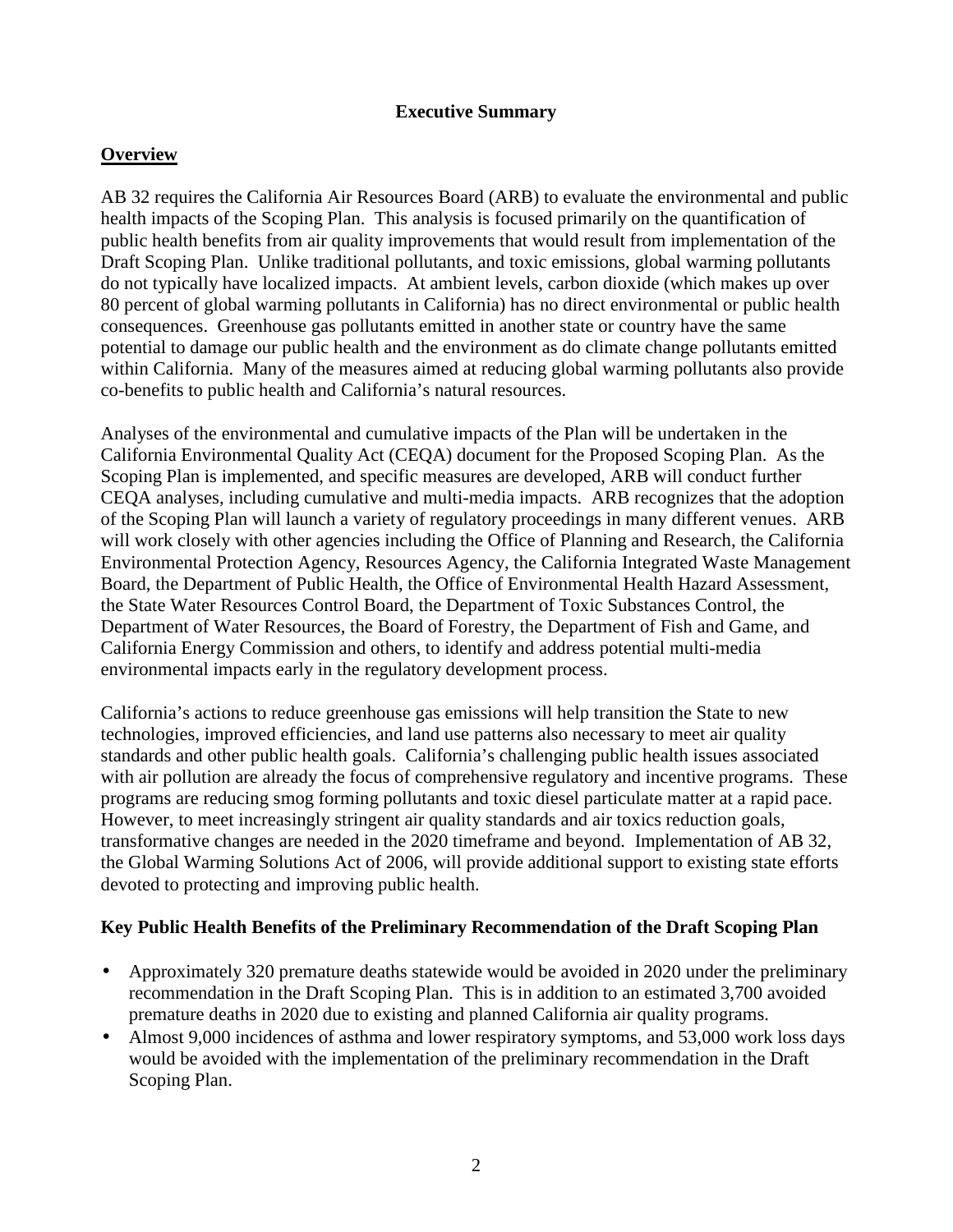The primary direct public health benefits of the Draft Scoping Plan are reductions in smog forming emissions and toxic diesel particulate matter. The most significant reductions are of oxides of nitrogen (NOx), which forms both ozone and particulate pollution (PM2.5), and directly emitted PM2.5, which includes diesel particulate matter. This supplemental analysis focuses on PM2.5 impacts, and quantifies 2020 public health benefits of the Draft Scoping Plan in terms of avoided premature deaths, hospitalizations, respiratory effects, and lost work days. Additional benefits associated with the reductions in ozone forming emissions were not quantified since statewide 2020 photochemical modeling is not available.

 The estimated public health benefits of the Draft Scoping Plan are above and beyond the much greater benefits of California's existing programs, which are reducing air pollutant emissions every year. This continuing progress is the result of California's plans for meeting air quality standards ("State Implementation Plans" or SIPs), reducing emissions from goods movement activities, and addressing health risk from diesel particulate matter. These programs address both existing and new sources of air pollution, taking into account population and economic growth. The additional benefits of the Draft Scoping Plan in 2020 are significant, and in the longer term, can be expected to increase with further reductions in fossil fuel combustion, the primary basis for the estimated public health benefits.

 The recommended measures in the Draft Scoping Plan that reduce smog forming ("criteria") pollutants are shown in Table 1 along with the estimated reductions.<sup>1</sup> Statewide, these measures would reduce approximately 56 tons per day of NOx and 12 tons per day of PM2.5 in 2020. As shown in Table 2, this equates to an estimated public health benefit of 320 avoided premature deaths statewide. In comparison, reductions in PM2.5 from California's existing programs and 2007 SIP measures are estimated to result in 3,700 avoided premature deaths statewide in the same timeframe. timeframe.<br>1 Table 1 does not include the criteria pollutant co-benefits of additional GHG reductions that would be achieved from

 $\overline{a}$ 

 $1$  Table 1 does not include the criteria pollutant co-benefits of additional GHG reductions that would be achieved from the proposed cap-and-trade regulation because we cannot predict in which sectors they would be achieved.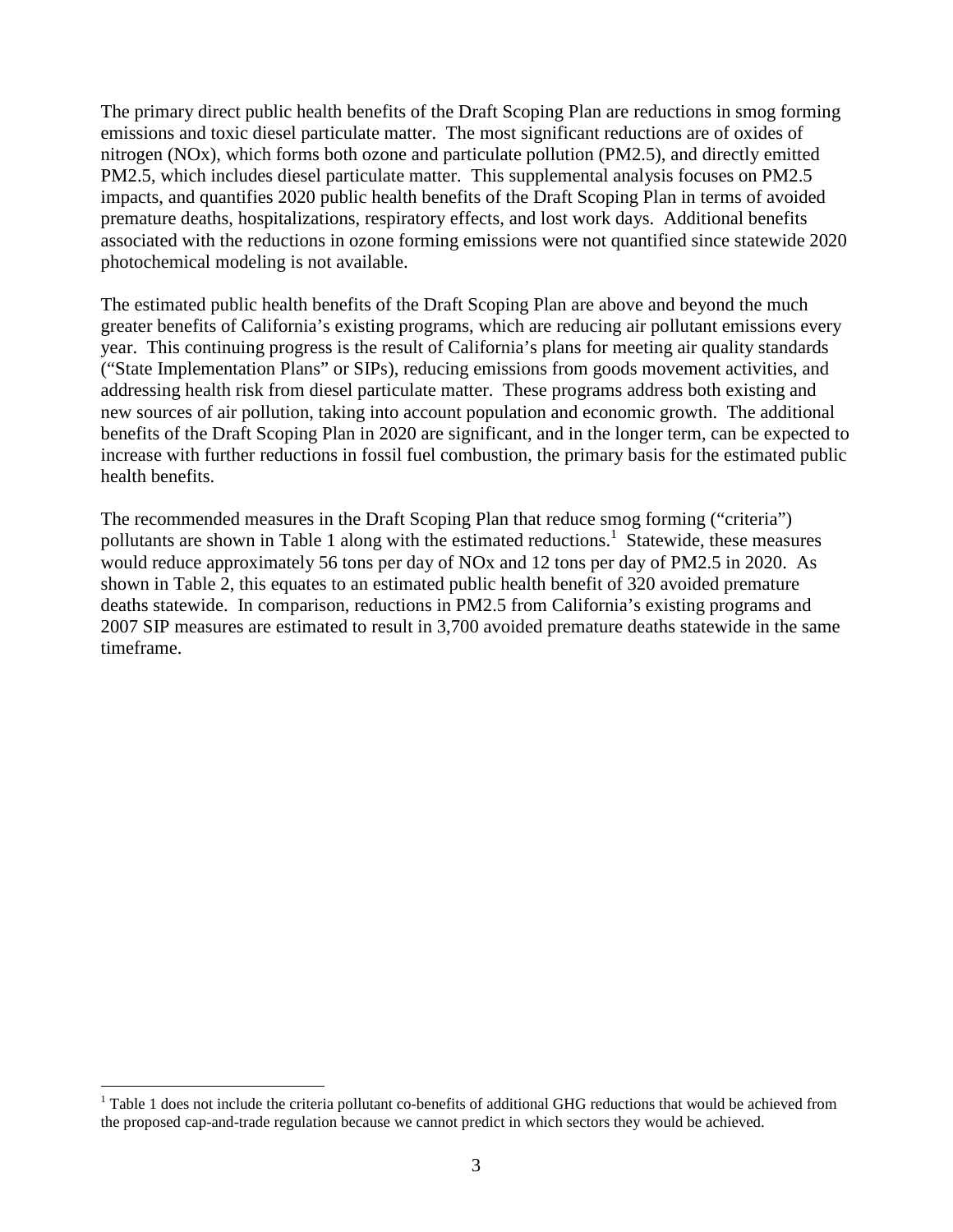## **Table 1: Statewide Criteria Pollutant Emission Reductions in 2020 from Draft Scoping Plan Preliminary Recommendation <sup>2</sup>**

(tons per day)

| <b>Measure</b>                                       | <b>NOx</b> | <b>PM2.5</b> |
|------------------------------------------------------|------------|--------------|
| Light-Duty Vehicle                                   |            |              |
| Pavley 1 and Pavley 2 GHG Standards                  | 1.6        | 1.5          |
| <b>Vehicle Efficiency Measures</b>                   |            |              |
| <b>Goods Movement Efficiency Measures</b>            | 16.6       | 0.6          |
| Medium and Heavy-Duty Vehicle GHG Emission           |            |              |
| Reduction                                            |            |              |
| Aerodynamic Efficiency                               | 5.6        | 0.2          |
| Hybridization                                        |            |              |
| <b>Engine Efficiency</b>                             |            |              |
| <b>Local Government Actions and Regional Targets</b> | 3.5        | 0.6          |
| Energy Efficiency and Conservation (Electricity)     | 7.0        | 4.0          |
| Energy Efficiency and Conservation (Natural Gas)     | 10.4       | 0.8          |
| Solar Water Heating                                  | 0.3        | 0.03         |
| <b>Million Solar Roofs</b>                           | 1.0        | 0.6          |
| Renewables Portfolio Standard                        | 9.8        | 3.7          |
| <b>Total</b>                                         | 56         | 12           |

 **Table 2: Estimates of Statewide Health Benefits in 2020** 

| <b>Health Endpoint</b>                                          | <b>Health Benefits of</b><br><b>Existing Measures</b><br>and 2007 SIP | <b>Health Benefits of Preliminary</b><br><b>Recommendation in the Draft</b><br><b>Scoping Plan (Transportation and</b><br><b>Electricity and Natural Gas</b><br>Sectors) |
|-----------------------------------------------------------------|-----------------------------------------------------------------------|--------------------------------------------------------------------------------------------------------------------------------------------------------------------------|
|                                                                 | mean                                                                  | mean                                                                                                                                                                     |
| <b>Avoided Premature Death</b>                                  | 3,700                                                                 | 320                                                                                                                                                                      |
| Avoided Hospital Admissions for<br><b>Respiratory Causes</b>    | 770                                                                   | 67                                                                                                                                                                       |
| Avoided Hospital Admissions for<br><b>Cardiovascular Causes</b> | 1,400                                                                 | 120                                                                                                                                                                      |
| Avoided Asthma and Lower<br><b>Respiratory Symptoms</b>         | 110,000                                                               | 8,800                                                                                                                                                                    |
| <b>Avoided Acute Bronchitis</b>                                 | 8,700                                                                 | 730                                                                                                                                                                      |
| <b>Avoided Work Loss Days</b>                                   | 620,000                                                               | 53,000                                                                                                                                                                   |
| <b>Avoided Minor Restricted Activity</b><br>Days                | 3,600,000                                                             | 310,000                                                                                                                                                                  |

 $2^2$  Table 1 does not include the criteria pollutant co-benefits of additional GHG reductions that would be achieved from the proposed cap-and-trade regulation because we cannot predict in which sectors they would be achieved.

 $\overline{a}$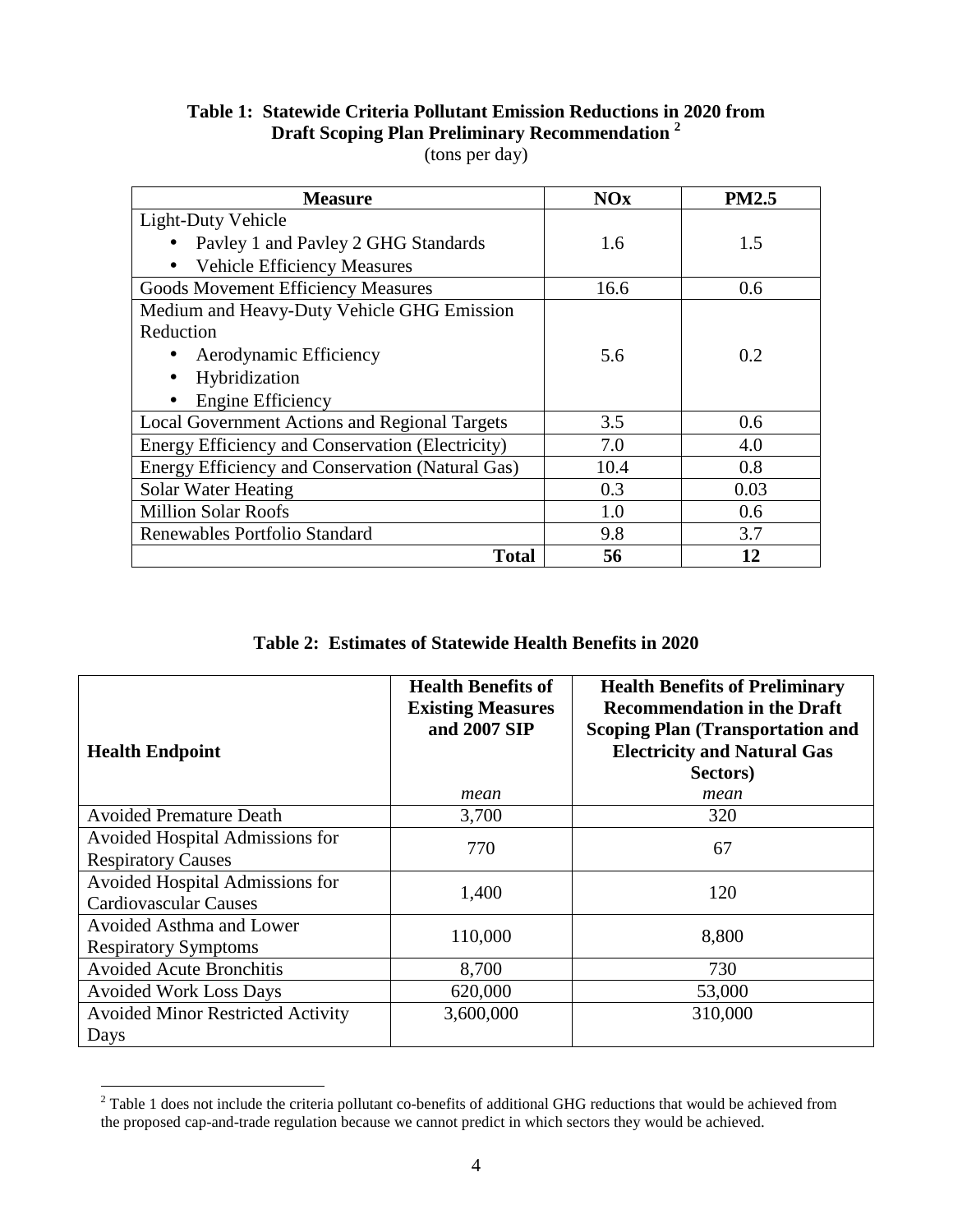In addition to the quantified health benefits, our analysis indicates that implementation of the Draft Scoping Plan can deliver other public health benefits as well. These include potential health benefits associated with local and regional transportation-related greenhouse gas targets that can facilitate greater use of alternative modes of transportation such as walking and bicycling. These types of moderate physical activities reduce many serious health risks including coronary heart disease, diabetes, hypertension and obesity. $3$  Finally, it is important to note that the steps California is taking to address global warming, along with actions by other regions, states, and nations, will help mitigate the public health effects of heat waves, more widespread incidence of illness and disease, and other potentially severe impacts.

 The measures in the Draft Scoping Plan are designed primarily to help spur the transition to a lower carbon economy. However, in addition to improving air quality, these measures can also improve California's environmental resources including land, water, and native species. Land resources will be affected by regional transportation-related targets leading to improved land use planning, and forest carbon sequestration targets which can result in better stewardship of California lands and reduce wildfire risk. A number of conservation measures will aid in effective management of the State's precious water resources. Demand for waste disposal and hazardous materials should decrease as measures to encourage recycling and reuse transform our wastes into fuel, energy, and other useful products are implemented. Additional analysis of the way that implementation of the Scoping Plan will impact these environmental resources will be conducted as we proceed.

#### **Approach**

 AB 32 requires ARB to "evaluate the total potential costs and total potential economic and noneconomic benefits of the [Scoping Plan] to California's economy, environment and public health, using the best available economic models, emission estimation techniques and other scientific methods" (Health and Safety Code (HSC) §38562(c)). This supplemental analysis focuses primarily on the quantifiable air quality-related public health benefits of the Draft Scoping Plan. As noted, further analyses of the environmental impacts of the plan will be undertaken as part of our requirement to comply with the California Environmental Quality Act and we will also be analyzing the environmental impacts of specific measures in the plan they are further developed in the regulatory process.

 We quantified the potential reductions of NOx and PM2.5 from implementation of the preliminary recommendations, and the public health benefits associated with the resulting potential air quality improvement. The methodology used to evaluate the public health benefits of the emission reductions is similar to the methodology used in ARB's 2006 Goods Movement Emission Reduction Plan (GMERP) and is included in Attachment D as a reference. This methodology is based on a peer-reviewed methodology developed by the U.S. Environmental Protection Agency (EPA). ARB augmented EPA's methodology by incorporating the result of new epidemiological studies relevant to California's population, including regionally specific studies, as they became available.

available.<br>AB 32 directs ARB to conduct several levels of analysis as we proceed through the development and implementation of a comprehensive greenhouse gas reduction strategy. As part of the Scoping

 $\overline{a}$  $3$  Attachment A contains a reference list of studies documenting the public health benefits of alternative transportation.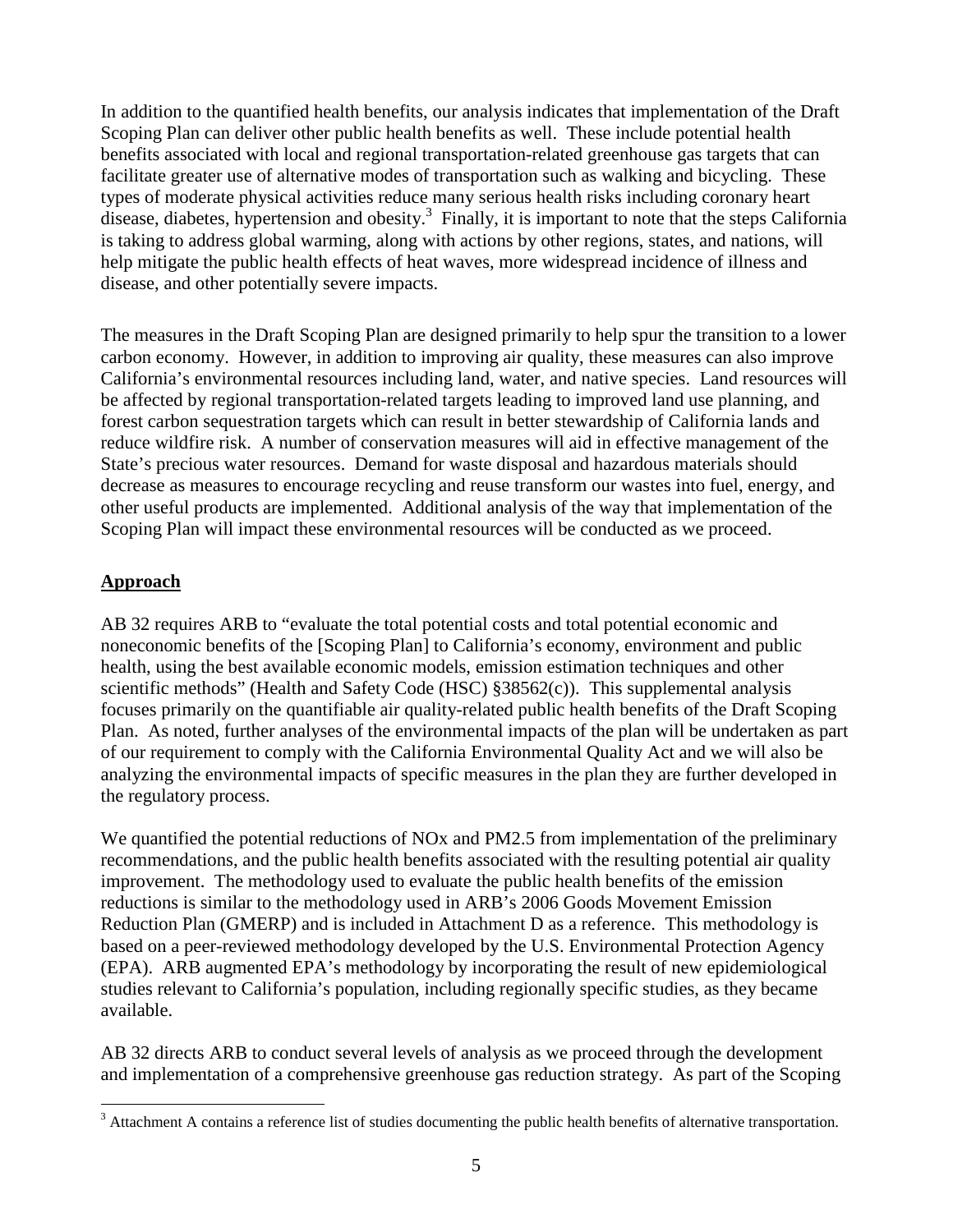Plan development, we are required to assess both the economic and non-economic impacts of the plan as noted above. Additionally, AB 32 requires ARB to undertake additional analysis at the time of adoption of regulations, including market-based compliance mechanisms.

 Although we are not yet at the stage of regulatory development and adoption, in this analysis we have conducted a preliminary evaluation of the potential air quality-related public health impacts associated with market-based regulations in the Draft Scoping Plan based on an example community level emissions analysis. As regulations that rely on market-based compliance mechanisms are further developed for consideration by the Board, more detail about the specific regulatory proposals will be developed, allowing ARB to more closely evaluate the potential for direct, indirect and cumulative impacts.

#### **Existing Programs for Air Quality Improvement in California**

 This analysis presents public health benefits of the Draft Scoping Plan that are in addition to the benefits of California's comprehensive air quality programs to meet health-based standards and reduce health risk from air toxics. It is also important to note that under both a "business-as-usual" scenario and under the implementation of the Draft Scoping Plan, the population and economy of California are projected to continue to grow.<sup>4</sup> New businesses and industries will continue to site in California, bringing both economic opportunity and potential environmental impacts. Federal, state, and local laws and regulations have established requirements to ensure that new and modified sources of pollution are carefully evaluated and that significant impacts are mitigated. Emissions from existing businesses are also tightly controlled by local air pollution control districts. Statewide programs are in place to reduce emissions from cars, trucks, and off-road equipment, along with smog check, cleaner gasoline and diesel fuels, and regulations to reduce evaporative emissions from consumer products, paints, and refueling. Additional information about the existing regulatory framework for sources of air pollution is provided in Attachment E.

 It is important to evaluate the air quality and public health benefits of the Draft Scoping Plan in the context of the State's on-going air quality improvement efforts. California's long-standing air pollution control programs have substantially improved air quality in the state, and will continue to do so in the future. By 2020, these programs will deliver reductions in statewide NOx emissions of 441 tons per day and direct fine particle emission reductions of 34 tons per day. Through 2020 three key ARB efforts will deliver deep cuts in air pollutant emissions despite continuing growth:

- Diesel Risk Reduction Plan
- Goods Movement Emission Reduction Plan
- 2007 State Implementation Plan

 Measures in these plans will result in the accelerated phase-in of cleaner technology for virtually all of California's diesel engine fleets including trucks, buses, construction equipment, and cargo handling equipment at ports. Adoption and implementation of these and other measures are critical to achieving clean air and public health goals statewide.

 $\overline{a}$ <sup>4</sup> Economic Analysis Supplement to the Draft Scoping Plan, September 2008.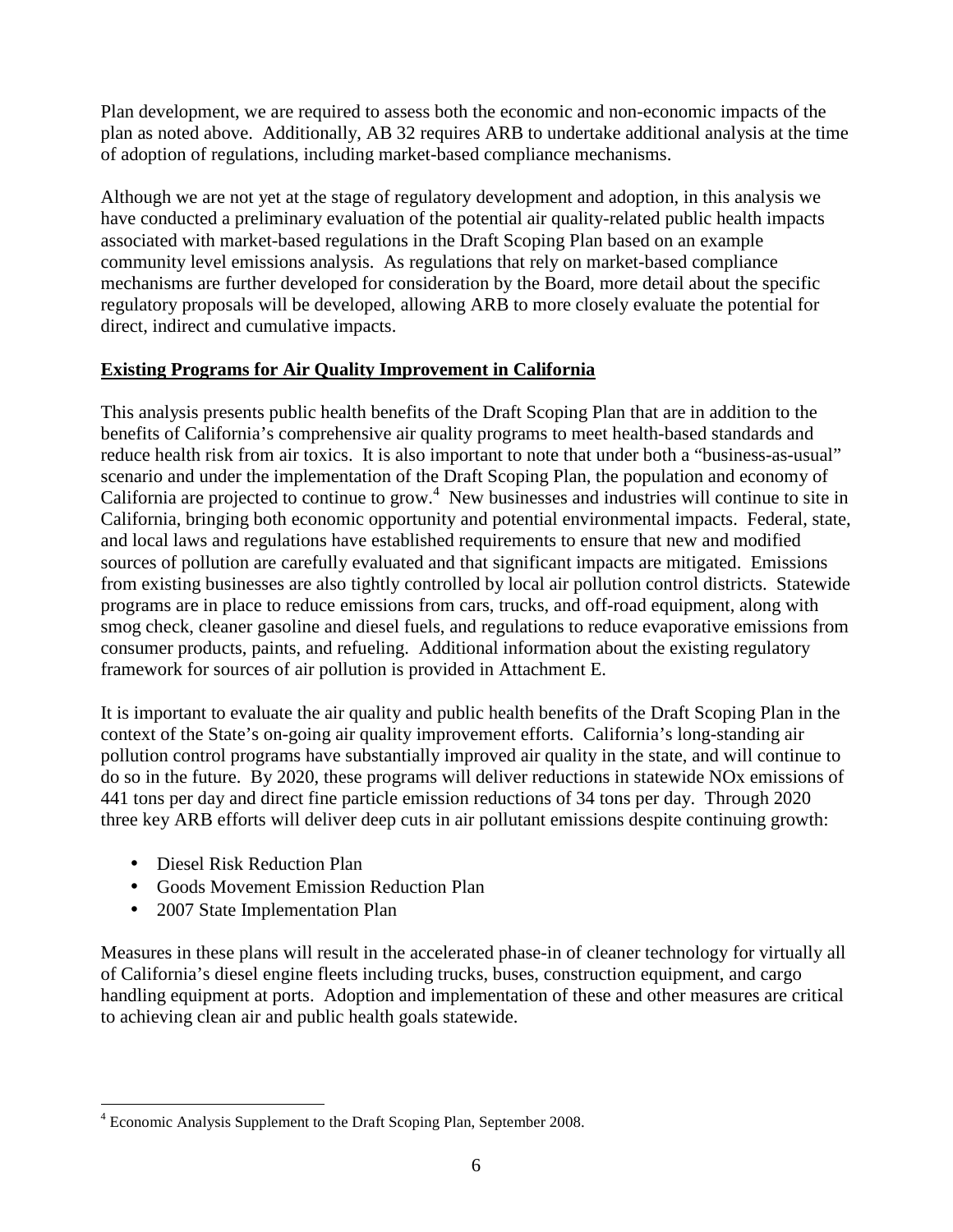The U.S. Environmental Protection Agency has set a new, more stringent, national ambient air quality standard for ozone that will have compliance deadlines well past 2020 for the most severely impacted areas like southern California.<sup>5</sup> The unmitigated impacts of climate change will make it harder to meet this standard and to provide healthful air to Californians.

#### **Summary and Results**

 The Draft Scoping Plan includes an emissions and public health analysis based on anticipated reductions in fuel use associated with the recommended sector-specific measures. The analyses in this evaluation update and replace the Draft Scoping Plan analysis, providing a more detailed statewide evaluation of each recommended measure, as well as examples of potential regional and community level impacts, primarily in terms of air quality impacts.

#### **1. Statewide Analysis**

 ARB's statewide environmental evaluation of the benefits of the preliminary recommendation in the Draft Scoping Plan is provided in Attachment A. For this evaluation, ARB examined each recommended measure in the transportation, energy, and industrial sector to determine the potential for impacts on air, land, water, native species and biological resources, and waste and hazardous materials. As noted, the main focus of this analysis is on air quality. To the extent feasible, ARB quantified estimated emissions reductions in criteria pollutants associated with each recommended measure except cap and trade. Reductions in NOx and PM2.5 were used to estimate public health benefits. The estimated statewide reductions are 56 tons per day of NOx and 12 tons per day of PM2.5 from recommended measures in the transportation, energy, and industrial sectors. Further analysis of the potential criteria pollutant benefits of a cap-and-trade program would be done as part of regulatory development.

#### **2. Regional Assessment: South Coast Air Basin Example**

 In order to assess potential benefits of the Draft Scoping Plan on a regional level, ARB evaluated associated criteria pollutant reductions in the South Coast Air Basin as an example case. The analysis is described in more detail in Attachment B. Existing programs will reduce current NOx emissions by almost 50 percent in 2020. With the new 2007 SIP measures, NOx emissions will be reduced almost 60 percent. Because of the large population and high pollutant concentrations in this region, greater benefits occur from each ton of pollution reduced. The estimated public health benefits of the Draft Scoping Plan for the South Coast region are shown in Table 3. The significant public health benefits in this region are largely attributed to the additional reductions in PM2.5.

 $\overline{a}$ 5 [http://www.epa.gov/air/ozonepollution/actions.html.](http://www.epa.gov/air/ozonepollution/actions.html)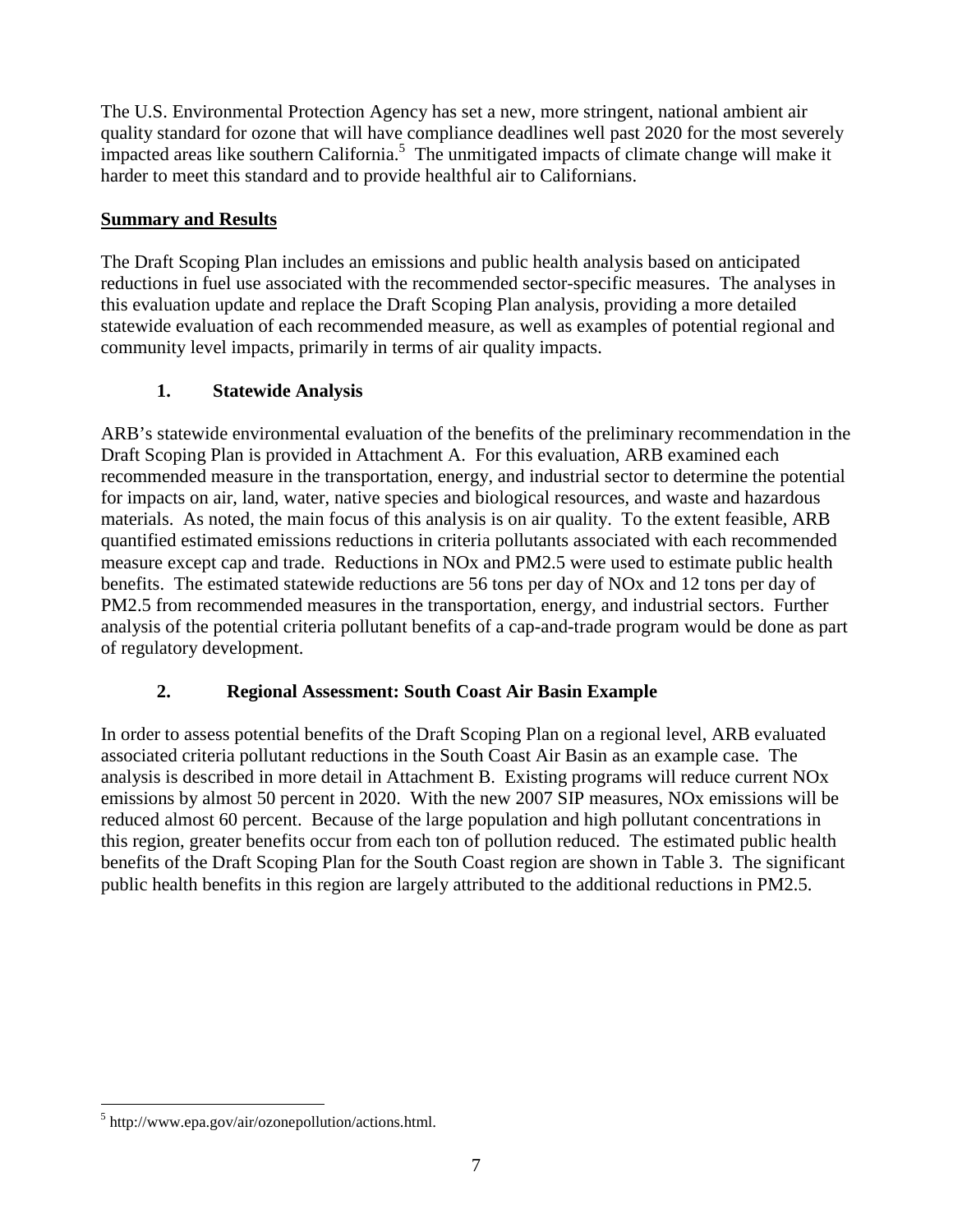#### **Table 3: Estimated Health Benefits of Existing Program, 2007 SIP, and Draft Scoping Plan In the South Coast Air Basin, 2020**

| <b>Health Impacts / Scenario</b>               | <b>Benefits from</b><br><b>Existing</b><br>Program | <b>Additional</b><br><b>Benefits from</b><br><b>2007 SIP</b> | <b>Additional</b><br><b>Co-Benefits</b><br>from Draft<br><b>Scoping Plan</b> |
|------------------------------------------------|----------------------------------------------------|--------------------------------------------------------------|------------------------------------------------------------------------------|
| <b>Premature Deaths Avoided</b>                | 1,600                                              | 920                                                          | 160                                                                          |
| Hospitalizations Avoided – Respiratory         | 330                                                | 200                                                          | 33                                                                           |
| Hospitalizations Avoided – Cardiovascular      | 610                                                | 360                                                          | 62                                                                           |
| Asthma & Lower Respiratory Symptoms<br>Avoided | 46,000                                             | 28,000                                                       | 4,700                                                                        |
| <b>Acute Bronchitis Avoided</b>                | 3,800                                              | 2,300                                                        | 390                                                                          |
| Work Loss Days Avoided                         | 270,000                                            | 160,000                                                      | 28,000                                                                       |
| Minor Restricted Activity Days Avoided         | 1,600,000                                          | 940,000                                                      | 160,000                                                                      |

#### **3. Community Level Assessment: Wilmington Example**

 We also conducted a preliminary evaluation of the potential air quality impacts of the Draft Scoping Plan in the community of Wilmington as an illustration of the potential for localized impacts. This analysis is provided in Attachment C. Wilmington is in southern Los Angeles County and includes a diverse range of stationary and mobile sources including the ports of Los Angeles and Long Beach, railyards, major transportation corridors, refineries, power plants, and other industrial and commercial operations. Like the regional analysis, additional emission reductions from the 2007 SIP were estimated and show significant reductions in Wilmington by 2020 – approximately a 45 percent reduction in NOx and a 40 percent reduction in directly-emitted PM2.5. Mobile source emissions are projected to continue to be proportionately greater than stationary source emissions in 2020 even as mobile source emissions decline.

 For this assessment, ARB evaluated criteria pollutant emission reductions in the Wilmington study area assuming that the source-specific quantified measures are implemented. It was further assumed that the non-source specific program elements such as the proposed cap-and-trade program result in a 10 percent reduction in fuel combustion by affected sources within the study area. For example, it is estimated that industrial sources would achieve greenhouse gas emission reductions through efficiency measures that reduce on site fuel use by 10 percent either in response to a cap and trade program, or due to the results of the facility energy efficiency audits. While it is likely that the actual onsite reductions will differ across individual facilities from the assumed uniform ten percent reduction<sup>6</sup>, the analysis identifies how reductions at these facilities affect the overall level of co-benefits. co-benefits.<br><sup>6</sup> The reductions at any one facility could be much greater or lesser than 10 percent For example very small or no

 $\overline{a}$  reductions might occur because available cost-effective industrial emission reductions have already been implemented at a particular site.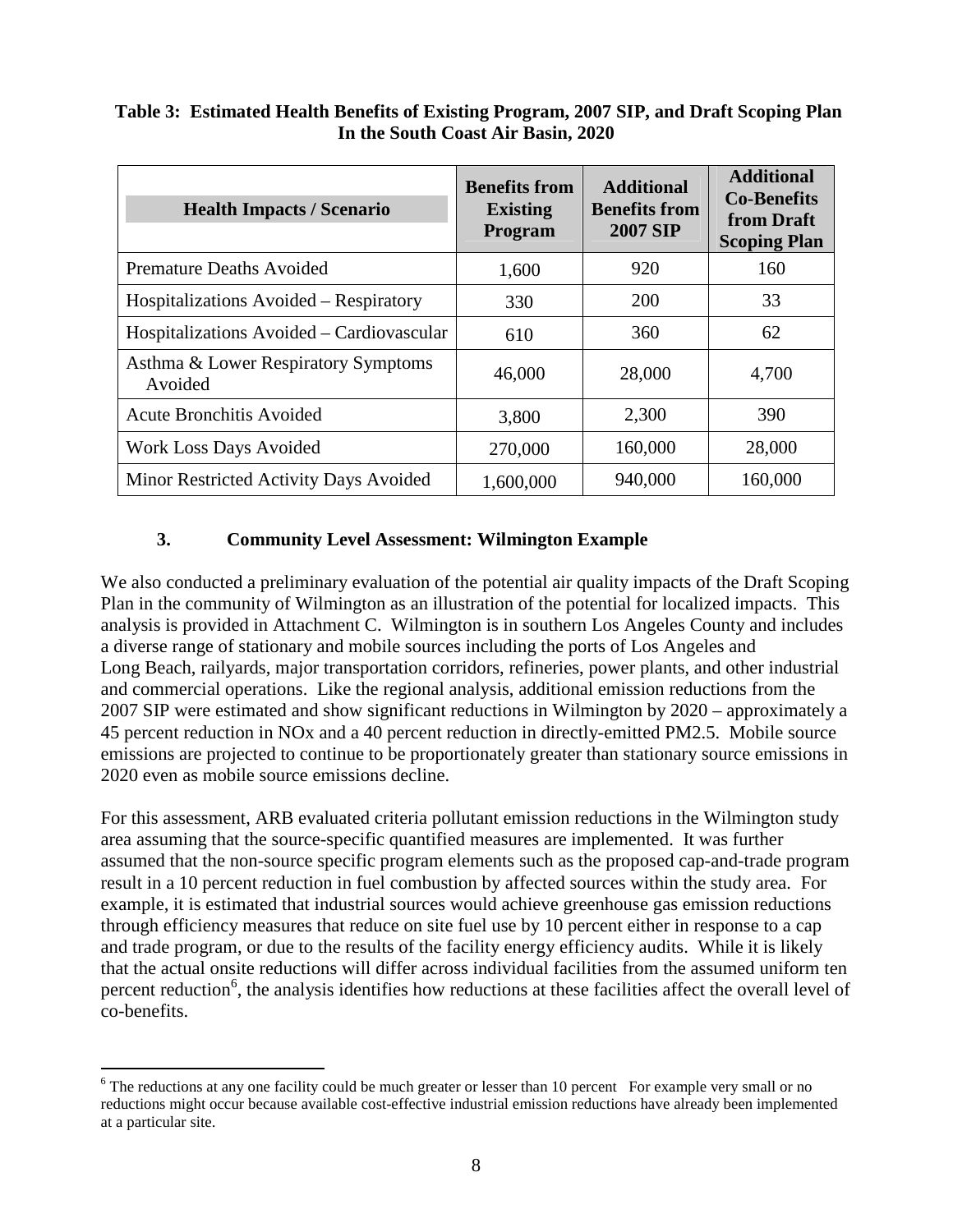The estimated NOx co-benefit of about 1.7 tons per day is small relative to the projected reductions of 24 tons per day that will occur as a result of the SIP and other measures. For example, an 8 ton per day NOx reduction is expected from cleaner port trucks. In comparison, the potential NOx benefit from a 10 percent efficiency improvement in major goods movement categories is estimated at about 1.5 tons per day. The estimated PM2.5 co-benefits, on the order of 0.12 tons per day, are also small relative to the projected reductions of 2.3 tons per day that will occur as a result of the SIP and other measures. Approximately 30 percent (0.04 ton per day) of the PM 2.5 co-benefit reduction is associated with assumed energy efficiency measures at the four large refineries in the study area, while another 30 percent would occur due to a 10 percent efficiency improvement by goods movement sources.

 The co-benefit emission reductions in the study area would produce health benefits for the population in the study area (approximately 300,000 area residents) as well as regional benefits among a much larger population. Health benefits due to reductions in NOx are mostly at the regional levels, since NOx emissions have usually travelled some distance before they are transformed into PM via atmospheric reactions. Point source combustion PM emissions persist in the atmosphere and increase exposures both in the area where they are emitted and broadly throughout the region. Based on previous modeling studies of the impact of port and rail yard PM emissions in the South Coast Air Basin conducted by the ARB, PM exposures will be reduced far beyond the study area, and a majority of the health benefits are expected to occur in areas outside of the Wilmington community.

 Using the previously described methodology that correlates emission reductions in the air basin with expected health benefits<sup>7</sup> there would be approximately 11 avoided premature deaths. As the application of the general methodology for estimating health impacts in small populations and small geographic areas is still under development, the results in this section are presented for comparative purposes only.

#### **Conclusion**

 The Draft Scoping Plan presents a Preliminary Recommendation for reducing California's greenhouse gas emissions to 1990 levels by the year 2020. This analysis provides an initial assessment of the statewide public health benefits, with a focus on air quality, associated with implementation of the preliminary recommendation. The analysis indicates that implementation of AB 32 will deliver significant additional public health benefits beyond those that will be achieved by California's comprehensive air quality programs. The analysis also indicates that additional environmental impacts associated with implementation of the plan can be positive.

 As noted, we will work with partner agencies and departments to conduct additional analyses of the measures recommended in the Scoping Plan as we move forward. These analyses will incorporate any new information that we discover as we proceed to ensure that a full assessment of the impacts of all of the measures in the Scoping Plan is conducted before they are implemented.

 We are requesting comments on this Supplement as soon as possible, recognizing that comments on this document will not be able to be reflected in the October  $3<sup>rd</sup>$  release of the Proposed Scoping

 $\overline{a}$ 7 See Attachment D